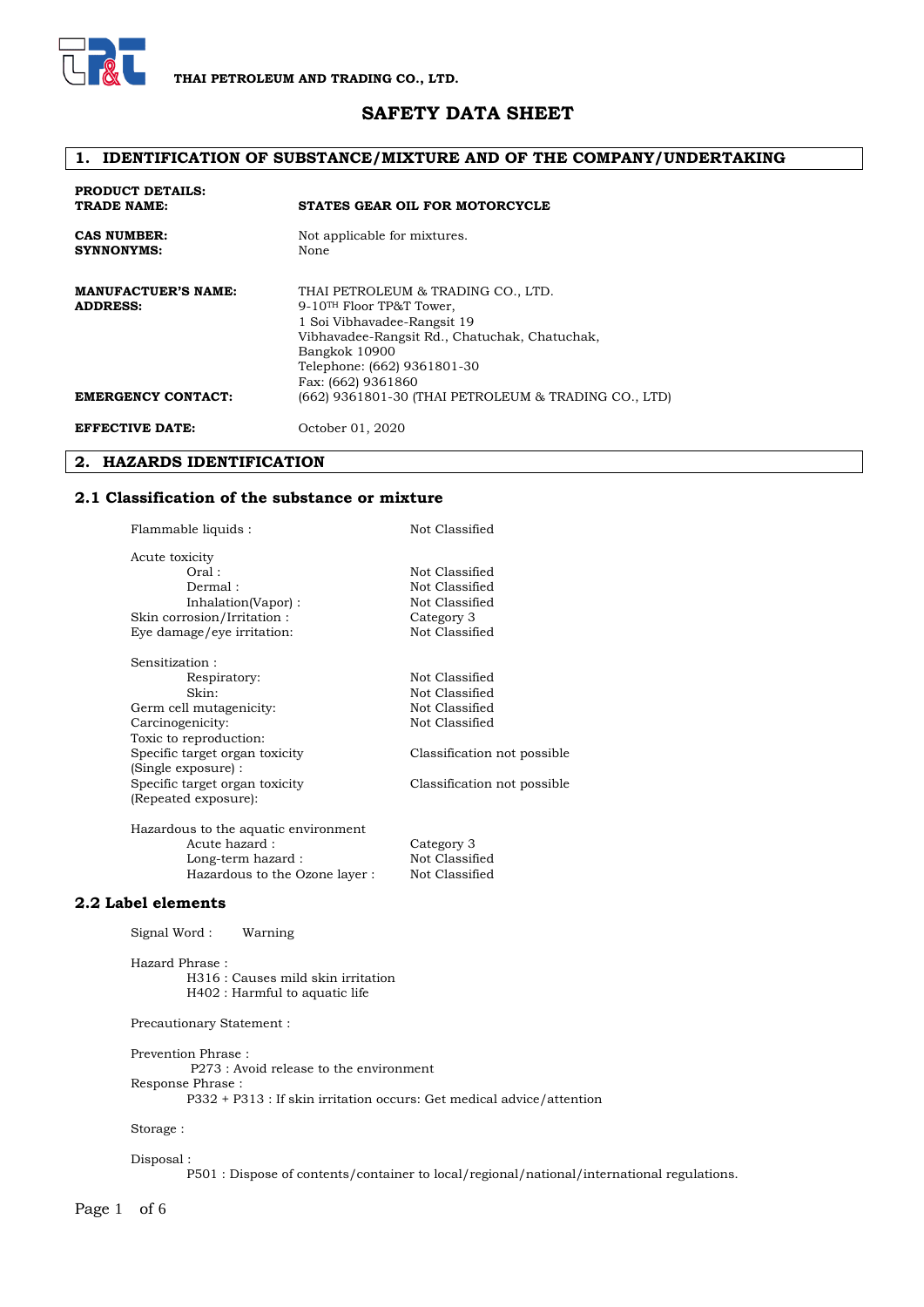## **3. COMPOSITIONS/INFORMATION ON INGREDIENTS**

Description : Highly refined mineral oil (IP 346 DMSO extract <3%). Proprietary performance additives. This product does not contain any hazardous ingredients at or above regulated thresholds.

| <b>COMPONENT</b>           | CAS NO.                  | WEIGHT PERCENT RANGE |
|----------------------------|--------------------------|----------------------|
| Severerly Treated Base Oil | $\overline{\phantom{0}}$ | $85 - 90$            |
| Additive Package           | Proprietary              | $10 - 15$            |

| 4. FIRST AID MEASURES                    |                                                                                                                                                                                                                                                                            |
|------------------------------------------|----------------------------------------------------------------------------------------------------------------------------------------------------------------------------------------------------------------------------------------------------------------------------|
| <b>EYE CONTACT:</b>                      | Check for and remove any contact lenses. Rinse immediately with water for at least 15<br>minutes or until irritation subsides. In case of eye irritation or material is hot, treat burns<br>and get medical attention.                                                     |
| <b>SKIN CONTACT:</b>                     | Wash contaminated area with plenty of soap and water. Do not use organic solvents. If<br>redness or irritation occurs, seek medical attention. If material is hot, submerge injured<br>area in cold water. If victim is severely burned, remove to a hospital immediately. |
| <b>INHALATION:</b>                       | This material has a low vapor pressure and is not expected to present an inhalation<br>exposure at ambient conditions. If vapor or mist is generated when the material is heated<br>or handled, removed victim form exposure.                                              |
| <b>INGESTION:</b>                        | Do not induce vomiting. Immediately give two glasses of water, a little at a time. Never give<br>anything by mouth to an unconscious person. Call a physician.                                                                                                             |
| 5. FIRE-FIGHTING MEASURES                |                                                                                                                                                                                                                                                                            |
| <b>FLASH POINT (ASTM D-92):</b>          | > 230 °C (Base Oil) Classified as Class IIIB by NFPA                                                                                                                                                                                                                       |
| <b>EXTINGUISHING MEDIA:</b>              | Water spray; carbon dioxide; alcohol resistant foam; dry powder.                                                                                                                                                                                                           |
| <b>SPECIAL FIRE FIGHTING PROCEDURES:</b> |                                                                                                                                                                                                                                                                            |
|                                          | Water may be ineffective but can be used to cool containers exposed to heat or flame.<br>Caution should be exercised when using water or foam as frothing may occur, especially if<br>sprayed into containers of hot, burning liquid.                                      |
| UNUSUAL FIRE AND EXPLOSIVE CONDITION:    | Dense smoke may be generated while burning, carbon monoxide, carbon dioxide and<br>other oxide may be generated as products of combustion.                                                                                                                                 |
| PROTECTIVE EQUIPMENT FOR FIRE MEN:       | Use full protective clothing for chemicals and a self-contained breathing apparatus.                                                                                                                                                                                       |
| OTHER:                                   | No information available                                                                                                                                                                                                                                                   |

#### **6. ACCIDENTAL RELEASE MEASURES**

#### **PERSON-RELATED SAFETY PRECAUTIONS:**

Wear protective equipment. Keep unprotected persons away.

**ENVIRONMENTAL PROTECTION :** Do not allow product to reach sewage system or any water course. Inform respective authorities in case of seepage into water course or sewage system. Do not allow to enter sewage/surface or ground water.

#### **MEASURES FOR CLEANING/COLLECTING:**

All disposals must comply with federal, states, and local regulations. The material, if spilled or discarded, may be a regulated waste. Refer to states and local regulations. CAUTION! If regulated solvents are used to clean up spilled material, the resulting waste mixture may be regulated. Department of Transportation (DOT) regulations may apply for transporting this material when spilled. Waste material may be landfilled or incinerated at an approved facility. Materials should be recycled if possible.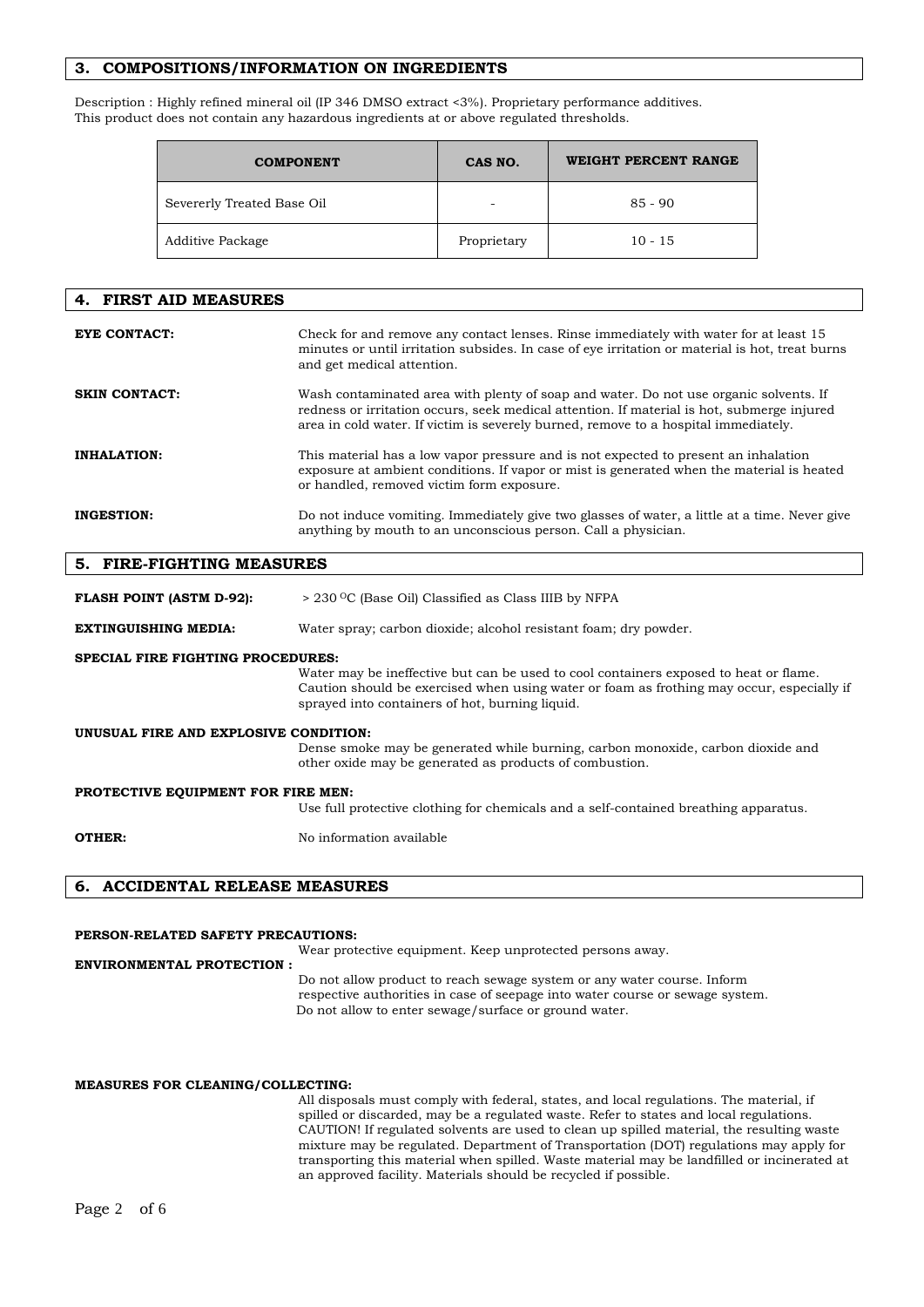#### **7. HANDLING AND STORAGE**

| <b>HANDLING PROCEDURES:</b>                                   |                                                                                                                                                                                                                                                                                                                                                                                                                                                                                                                                |
|---------------------------------------------------------------|--------------------------------------------------------------------------------------------------------------------------------------------------------------------------------------------------------------------------------------------------------------------------------------------------------------------------------------------------------------------------------------------------------------------------------------------------------------------------------------------------------------------------------|
|                                                               | Open container in a well ventilated area. Avoid breathing vapors. Keep containers closed<br>when not in use. Do not discharge into drains or the environment, dispose to an<br>authorized waste collection point. Use appropriate containment to avoid environmental<br>contamination. Wash thoroughly after handling. Contaminated work clothing should not<br>be allowed out of the workplace. Launder contaminated clothing before reuse. Empty<br>container contains product residue which may exhibit hazards of product. |
| <b>RECOMMENED HANDLING TEMPERATURE:</b> <45 °C                |                                                                                                                                                                                                                                                                                                                                                                                                                                                                                                                                |
| <b>STORAGE PROCEDURES:</b>                                    | Take precautions to avoid release to the environment. Keep container dry. Store in closed<br>containers away form heat, sparks, open flame, or oxidizing materials. Do not transfer to<br>unmarked containers. Avoid contact with eyes. Avoid prolonged or repeated contact with<br>skin. Wash thoroughly after handling. Do not eat, drink or smoke at the workplace                                                                                                                                                          |
| <b>RECOMMENED STORAGE TEMPERATURE :</b> $< 45$ <sup>o</sup> C |                                                                                                                                                                                                                                                                                                                                                                                                                                                                                                                                |
| <b>RECOMMENEDATION:</b>                                       | Storage should not be stored over 3 years.                                                                                                                                                                                                                                                                                                                                                                                                                                                                                     |
|                                                               | 8. EXPOSURE CONTROLS AND PERSONAL PROTECTION                                                                                                                                                                                                                                                                                                                                                                                                                                                                                   |
| <b>EXPOSURE LIMITS VALUE :</b>                                | No information available                                                                                                                                                                                                                                                                                                                                                                                                                                                                                                       |
| PERSONAL PROTECTIVE EQUIPMENT:                                |                                                                                                                                                                                                                                                                                                                                                                                                                                                                                                                                |
|                                                               | <b>GENERAL PROTECTIVE AND HYGINIC MEASURES:</b>                                                                                                                                                                                                                                                                                                                                                                                                                                                                                |
|                                                               | Keep away from foodstuffs, beverages and feed.<br>Immediately remove all soiled and contaminated clothing.<br>Wash hand before breaks and at the end of work.<br>Avoid contact with the eyes and skin.                                                                                                                                                                                                                                                                                                                         |
|                                                               | <b>RESPIRATORY PROTECTION:</b>                                                                                                                                                                                                                                                                                                                                                                                                                                                                                                 |

Respiratory protection is not required under conditions of normal use. If vapor or mist is generated when the material is heated or handled, use an organic vapor respirator with a dust and mist filter. All respirators must be NIOSH certified. Do not use compressed oxygen in hydrocarbon atmospheres.

#### **- EYE PROTECTION:**

Eye protection is not required under conditions of normal use. If material is handled such that it could be splashed in to eyes, wear plastic face shield or splash-proof safety goggles.

#### **SKIN PROTECTION:**

No skin protection is not required for single, short duration exposures. For prolonged or repeated exposures, use impervious clothing (boots, gloves, aprons, etc.) over parts of the body subject to exposure. If handling hot material, use insulated protective clothing (boots, gloves, aprons, etc.). Launder soiled clothes. Properly dispose of contaminated leather articles including shoes, which cannot be decontaminated.

**VENTILATION:** If vapor or mist is generated when the material is heated or handled, adequate ventilation in accordance with good engineering practice must be provided to maintain concentrations below the specified exposure or flammable limits.

#### **VIRONMENTAL EXPOSURE CONTROLS:**

No special controls are needed

### **9. PHYSICAL AND CHEMICAL PROPERTIES**

| <b>Physical state:</b>                    | Liquid       |
|-------------------------------------------|--------------|
| Color:                                    | <b>Brown</b> |
| Odor:                                     | mild         |
| Flash Point <sup>O</sup> C):              | 238          |
| Kinematic Viscosity $@100$ <sup>o</sup> C | 13.82        |
| Pour Point, <sup>O</sup> C                | -30          |
| <b>Upper Flammable Limit:</b>             | NA           |
| Lower Flammable Limit:                    | NA           |
| <b>Auto-ignition Point:</b>               | NA           |
| Water Solubility:                         | NE           |
| Percent Solid:                            | NE           |
| <b>Percent Volatile:</b>                  | NA           |
| <b>Volatile Organic Compound:</b>         | NA           |
|                                           |              |

Page 3 of 6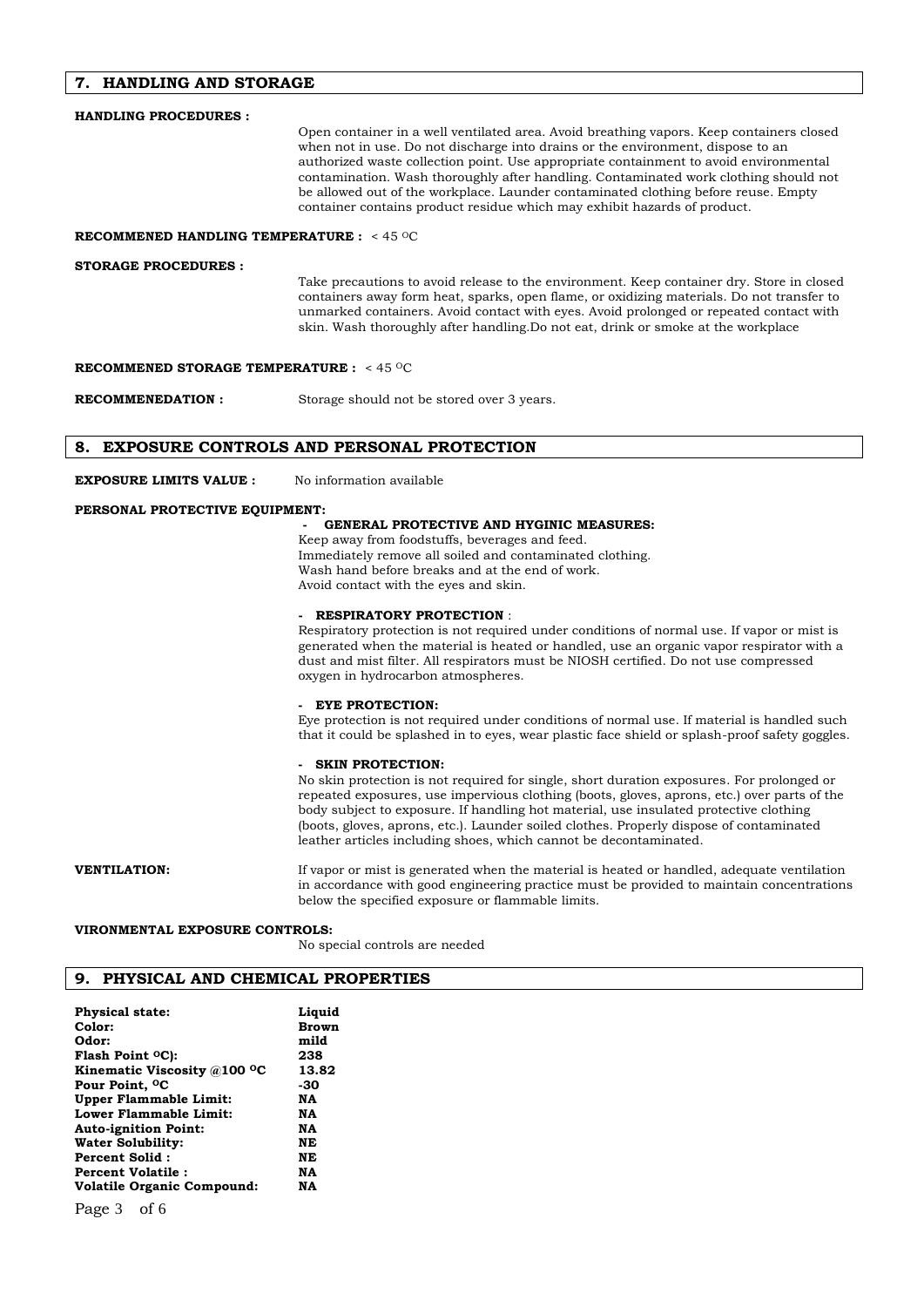**NA** = Not Applicable, **NE** = Not Established

For furture technical information, Contact your marketing representative.

## **10.STABILITY AND REACTIVITY**

| <b>STABILITY:</b>           | The product is stable.                                  |
|-----------------------------|---------------------------------------------------------|
| <b>DANGEROUS REACTIONS:</b> | No dangerous reactions known                            |
| <b>CONDITIONS TO AVOID:</b> | Static discharges.                                      |
| <b>MATERIALS TO AVOID:</b>  | Strong acids, strong bases and strong oxidizing agents. |

#### **HAZARDOUS DECOMPOSITION PRODUCTS:**

Normally stable Thermal decomposition or burning may release oxides of carbon and other toxic gases or vapors.

## **11. TOXICOLOGICAL INFORMATION**

#### **Acute toxicity** :

| Chemical Name                                              | CAS no.     | Oral rat LD <sub>50</sub>                     | Dermal Rabbit LD <sub>50</sub> | Inhalation rat LC <sub>50</sub> |
|------------------------------------------------------------|-------------|-----------------------------------------------|--------------------------------|---------------------------------|
| Highly purified base oil                                   | 64742-65-0  | $>15000$ mg/L                                 | $> 5000$ mg/L                  | $>2.4$ mg/L                     |
| Distillates (petroleum),<br>hydrotreated heavy paraffiinic | 64742-54-7  | $> 5000$ mg/L                                 | $> 5000$ mg/L                  | $>5$ mg/L                       |
| Additive Package                                           | Proprietary | $> 2000 \,\mathrm{mg/L}$<br>$300 - 2000$ mg/L | $> 2000$ mg/L<br>$> 5000$ mg/L | $>5$ mg/L                       |

| Skin corrosion/irritation:<br>Serious eye damage/irritation : | Causes mild skin irritation<br>Cause serious eye irritation                                                                                                                                         |
|---------------------------------------------------------------|-----------------------------------------------------------------------------------------------------------------------------------------------------------------------------------------------------|
| Skin sensitization:                                           | Not classified                                                                                                                                                                                      |
| Germ cell mutagenicity:                                       | Not classified                                                                                                                                                                                      |
| Carcinogenicity:                                              | Suspected of damaging fertility or the unborn child (state specific effect if known) (state<br>route of exposure if it is conclusively proven that no other routes of exposure cause the<br>hazard) |
| Reproductive toxicity:                                        | Not classified                                                                                                                                                                                      |
| Specific target organ toxicity:<br>(single exposure)          | Not classified                                                                                                                                                                                      |
| Specific target organ toxicity:<br>(repeated exposure)        | Not classified                                                                                                                                                                                      |
| <b>Aspiration hazard:</b>                                     | Not classified                                                                                                                                                                                      |

# **12.ECOLOGICAL INFORMATION**

#### **Acute toxicity :**

| Chemical Name                                                 | CAS no.     | $L(E)$ C50 (mg/L)  | $L(E)$ C50 (mg/L)                | $L(E)$ C50 (mg/L)        |
|---------------------------------------------------------------|-------------|--------------------|----------------------------------|--------------------------|
|                                                               |             | Algae 72 or 96 hr. | Crustacae or Invertebrate 48 hr. | Fish 96 hr.              |
| Highly purified base oil                                      | 64742-65-0  |                    |                                  | $>5000$ mg/L             |
| Distillates (petroleum),<br>hydrotreated heavy<br>paraffiinic | 64742-54-7  |                    |                                  | $>100$ mg/L              |
| Additive Package                                              | Proprietary | $0.1 - 1$ mg/L     | -                                | $\overline{\phantom{0}}$ |

Mixture acute toxicity : Category 3

#### **Chronic toxicity :**

| Chemical Name                                                 | CAS no.     | <b>NOEC</b> | Degradation              | <b>BCF</b> | Log POW                  |
|---------------------------------------------------------------|-------------|-------------|--------------------------|------------|--------------------------|
| Highly purified base oil                                      | 64742-65-0  |             |                          |            |                          |
| Distillates (petroleum),<br>hydrotreated heavy<br>paraffiinic | 64742-54-7  |             |                          |            |                          |
| <b>Additive Package</b>                                       | Proprietary | -           | $\overline{\phantom{0}}$ | $\sim$     | $\overline{\phantom{0}}$ |

Mixture chronic toxicity : Not classified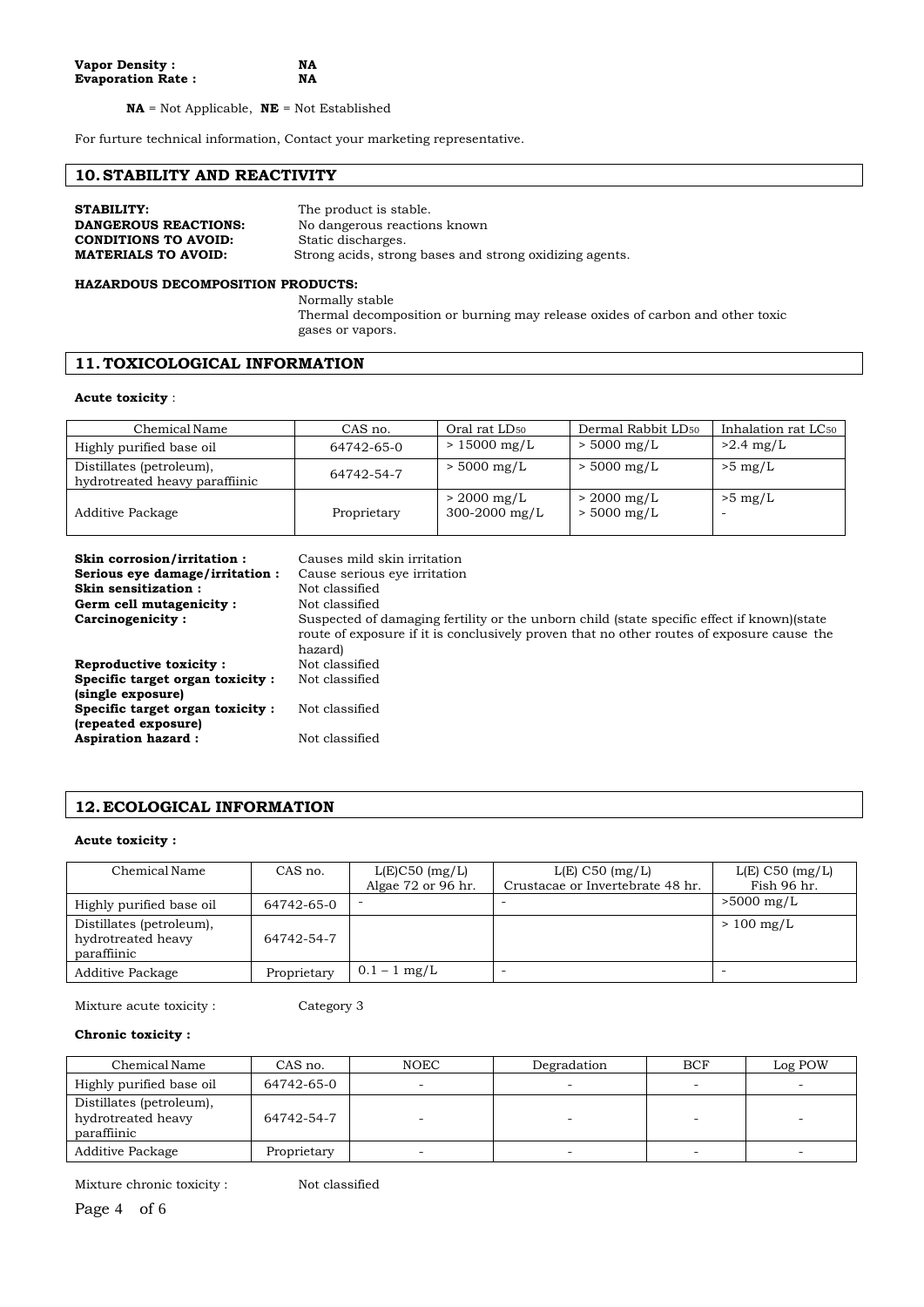## **13.DISPOSAL INFORMATION**

| <b>REGULATORY INFORMATION:</b> | Dispose of residual products and empty containers responsibility. Caution! If regulated<br>solvents used to clean up spilled material, the resulting waste mixture may be regulated.<br>Department of Transportation (DOT) regulations may apply for transporting this material<br>when spill. Refer to state and local regulations. |
|--------------------------------|--------------------------------------------------------------------------------------------------------------------------------------------------------------------------------------------------------------------------------------------------------------------------------------------------------------------------------------|
| <b>WASTE DISPOSAL METHOD:</b>  | Waste material may be land filled or incinerated at an approved<br>facility. Materials should be recycled if possible.                                                                                                                                                                                                               |

## **14. TRANSPORTATION INFORMATION**

**U.S. DEPARTMENT OF TRANSPORTATION ( DOT ) Shipping Name :** Not Regulated **Hazard Class : UN/NA # :** None **Packing Group :** <br> Not classified as dangerous for transport.<br> **Required Label (s ) :** <br> None **Required Label (s ):** Addition Info. : None

**INTERNATIONAL TRANSPORTATION REGULATIONS :** Not regulated as dangerous goods.

# **15.REGULATORY INFORMATION**

## **INTERNATIONAL INVENTORY STATUS**

| <b>US FEDERAL REGULATION</b>                                   |                                                                                                                                                 |
|----------------------------------------------------------------|-------------------------------------------------------------------------------------------------------------------------------------------------|
| <b>TSCA Chemical Inventory:</b><br>SARA:                       | All components of this material are on the US TSCA Inventory<br>None of this products components are listed under Section 302<br>or Section 313 |
| <b>CANADA REGULATION</b><br><b>DSL Chemical Inventory</b> :    | All components of this material are on the DSL Inventory                                                                                        |
| <b>AUSTRALIA REGULATION</b><br><b>AICS Chemical Inventory:</b> | All components of this material are on the AICS Inventory                                                                                       |
| PHILIPPINES REGULATION<br><b>PICCS Chemical Inventory:</b>     | All components of this material are on the PICCS Inventory                                                                                      |
| <b>KOREA REGULATION</b><br><b>ECL Chemical Inventory</b> :     | All components of this material are on the ECL Inventory                                                                                        |
| <b>JAPAN REGULATION</b>                                        | <b>METI/ENCS Chemical Inventory:</b> All components of this material are on the METI/ENCS Inventory                                             |
| <b>CHINA REGULATION</b><br><b>IECS Chemical Inventory:</b>     | All components of this material are on the IECS Inventory                                                                                       |
| THAILAND REGULATION:                                           | All components of this material are not subjected to Hazardous Substance<br>Act B.E. 2535                                                       |

## **16. OTHER INFORMATION**

| HEALTH AND ENVIRONMENTAL LABEL LANGUAGE |                                                                                                                                                                                                                   |
|-----------------------------------------|-------------------------------------------------------------------------------------------------------------------------------------------------------------------------------------------------------------------|
| CAUTION:                                | Contains Petroleum oil (Grease). Repeated skin contact may cause skin<br>disorders.                                                                                                                               |
| <b>ATTENTION:</b>                       | Repeated exposure to oil mist in excess of OSHA limit $(5 \text{ mg/m}3)$ can result in<br>accumulation of oil droplets in pulmonary tissue.                                                                      |
|                                         | <b>PRECAUTIONARY MEASURES</b> : Avoid excessive & prolonged skin contact. Wash thoroughly<br>after handling Avoid generation and inhalation of oil mists.                                                         |
| INSTRUCTION IN CASE OF FIRE OR SPILL :  |                                                                                                                                                                                                                   |
|                                         | In case of fire, use water spray, foam, dry chemical or carbon dioxide. Water spray may be<br>ineffective, but can be to cool containers. In<br>case of spill, do not use water, soak up with absorbent material. |